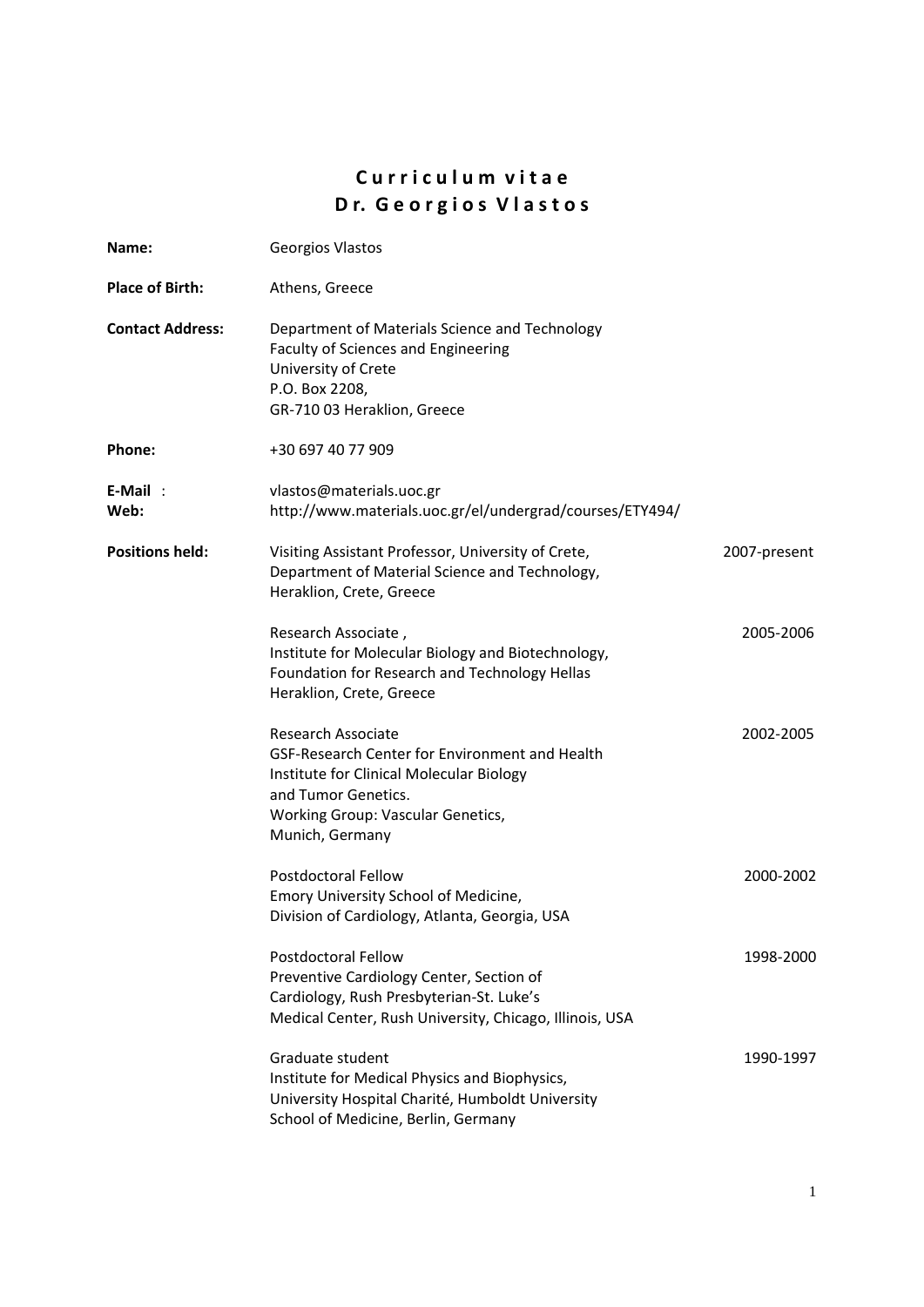| <b>Education:</b>                     | Ph.D.<br>Humboldt University, Berlin, Germany<br>Dr. rer. nat. in Biophysics/Bioengineering<br>(Magna cum laude)                                                               | 1990-1997                                                    |
|---------------------------------------|--------------------------------------------------------------------------------------------------------------------------------------------------------------------------------|--------------------------------------------------------------|
|                                       | <b>B.A.in Physics</b><br>University of Crete, Department of Physics,<br>Heraklion, Greece, Greece                                                                              | 1980-1984                                                    |
| <b>Awards:</b>                        | Fellow of the German Academic<br>Exchange Organization (DAAD)                                                                                                                  | 1990-1997                                                    |
| <b>Teaching:</b>                      | Courses in Bioengineering<br>Visiting Assistant Professor, University of Crete<br>Department of Material Science and Technology,<br>Heraklion, Crete, Greece                   | 2007-present                                                 |
|                                       | Tutor, Biophysics Laboratory,<br>Humboldt University, School of<br>Medicine, Berlin, Germany                                                                                   | 1990-1997                                                    |
|                                       | Tutor, Physics, Mathematics, Chemistry and<br>Biology courses for high school students<br>Rethymnon, Crete, Greece                                                             | 1987-1989                                                    |
| <b>Affiliations:</b>                  | International Society of Biorheology<br>International Society for Clinical Hemorheology<br>Society of Rheology (USA)<br>Co-founder of the Hellenic Society of Rheology (Grece) | 1996-present<br>1996-present<br>1994-present<br>1995-present |
| <b>Manuscript</b><br><b>Reviewer:</b> | Journal: Biorheology                                                                                                                                                           |                                                              |
| <b>Other Positions:</b>               | Research Assistant,<br>Thomas Jefferson University<br>Department of Radiation Oncology<br>Division of Radiobiology<br>Philadelphia, PA USA                                     | 1988                                                         |
|                                       | Military Duty as Reserve Officer of the Greek Army                                                                                                                             | 1985-1987                                                    |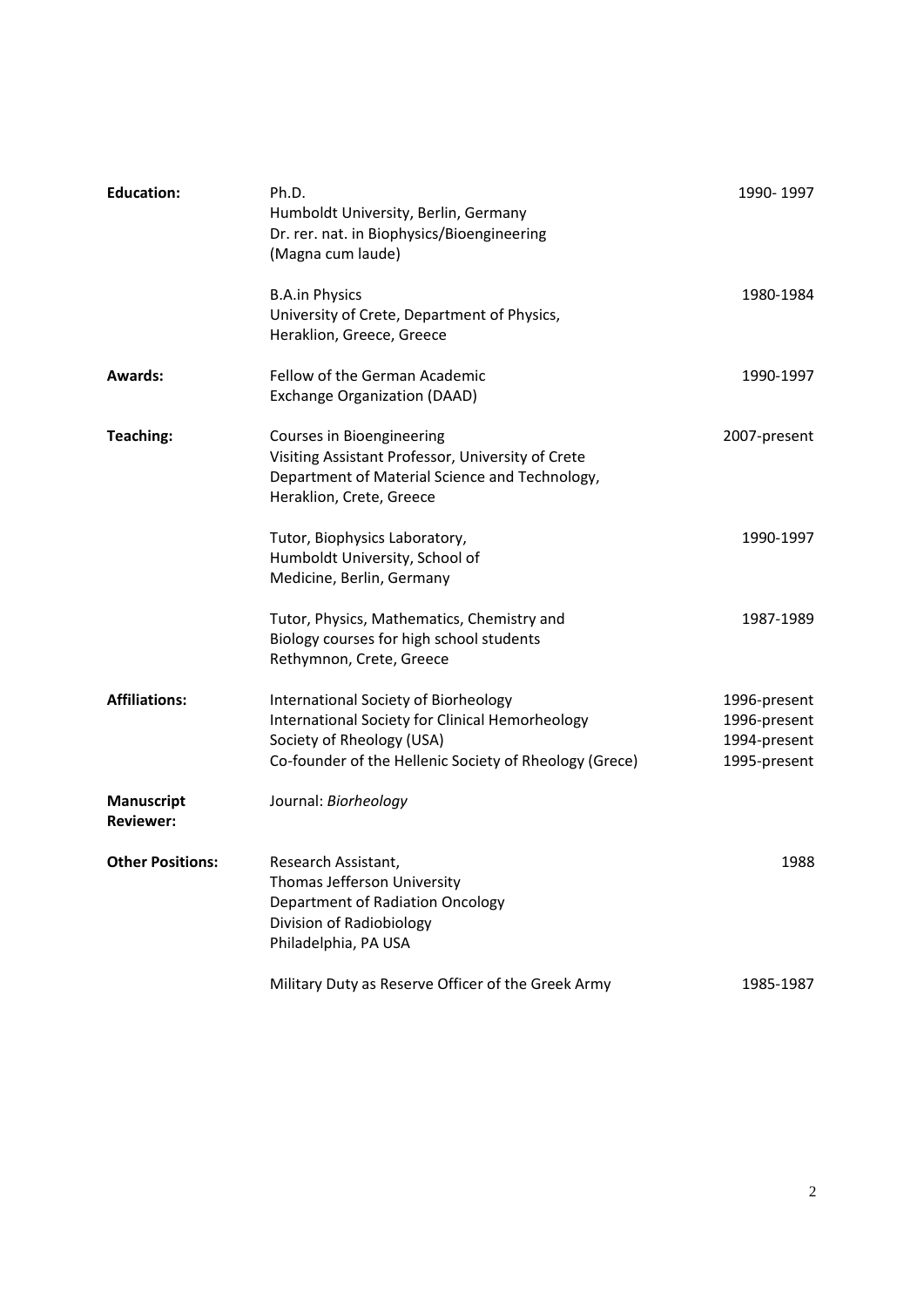# **P U B L I C A T I O N S L I S T**

The impact factor of the scientific Journals in which my work has been published varies between 0.475 and 23.858 with a sum factor of 39.089.

91 citations have been made to my published work *(Last update: June 2008, Source: Library of the University of Crete).*

## **Peer‐Reviewed Papers, Book Chapters, Monographs:**

- 1. Lerche D., **Vlastos G.**, Koch B., Pohl M., Affeld K. Viscoelastic behaviour of human blood and polyacrylamide model fluids for heart valve testing. *J. Phys. III* 1993;3:1283‐1289.
- 2. **Vlastos G.**, Lerche D., Koch B. The superposition of steady on oscillatory shear and its effect on the viscoelasticity of human blood and a blood‐like model fluid. *Biorheology* 1997;34:19‐36.
- 3. **Vlastos G.**, Lerche D., Koch B., Samba O., Pohl M. The effect of parallel combined steady and oscillatory shear flows on blood and polymer solutions. *Rheol. Acta* 1997;36:160‐172.
- 4. Pohl M., Samba O., Wendt M.O., **Vlastos G.** Shear stress related hemolysis and its modeling by mechanical degradation of polymer solutions. *Int. J. Artif. Organs* 1998;21:107‐113.
- 5. **Vlastos G.A.**. The viscoelastic behavior of blood and blood‐like model fluids with emphasis on the superposition of steady and oscillatory shear. *Clin. Hemorheol. and Microcirculation* 1998;19:177‐179.
- 6. Scheibe F., Haupt H., **Vlastos G.A.** Preventive magnesium supplement reduces ischemia‐induced hearing loss and blood viscosity in the guinea pig. *Eur. Arch. Otorhinolaryngol.* 2000;257:355‐ 361.
- 7. Pohl M., Wendt M.O., Koch B., **Vlastos G.A.** Mechanical degradation of polyacrylamide solutions as a model for flow induced blood damage in artificial organs. *Biorheology* 2000;37:313‐324.
- 8. Pohl M., Wendt M.O., Koch B., Kuhnel R., Samba O., **Vlastos G.** Model fluids of blood for in vitro testing of artificial heart valves. *Z. Med. Phys.* 2001;11:187‐194.
- 9. **Vlastos G.A.**, Tangney C.C., Rosenson R.S. Effects of hydration on blood rheology. *Clin. Hemorheol. and Microcirculation* 2003;28:41‐49.
- 10. Wei J., Blum S., Unger M., Jarmy G., Lamparter M., Geishauser A., **Vlastos G.A.**, Chan G., Fischer K.‐D., Rattat D., Debatin K.‐M., Hatzopoulos A.K., and Beltinger C. Embryonic endothelial progenitor cells armed with a suicide gene target hypoxic lung metastases after intravenous delivery. *Cancer Cell* 2004;5:477‐488.
- 11. Kupatt C., Horstkotte J., **Vlastos, G.A.**, Pfosser A., Lebherz C., Semisch M., Thalgott M., Mages J., Hoffmann R., Deten A., Lamparter M., Beck H., Büning H., Boekstegers P., Hatzopoulos A.K. Embryonic endothelial progenitor Cells expressing a broad range of pro‐angiogenic and remodeling factors enhance vascularization and tissue recovery in acute and chronic ischemia. Accepted: *FASEB J.* 2005.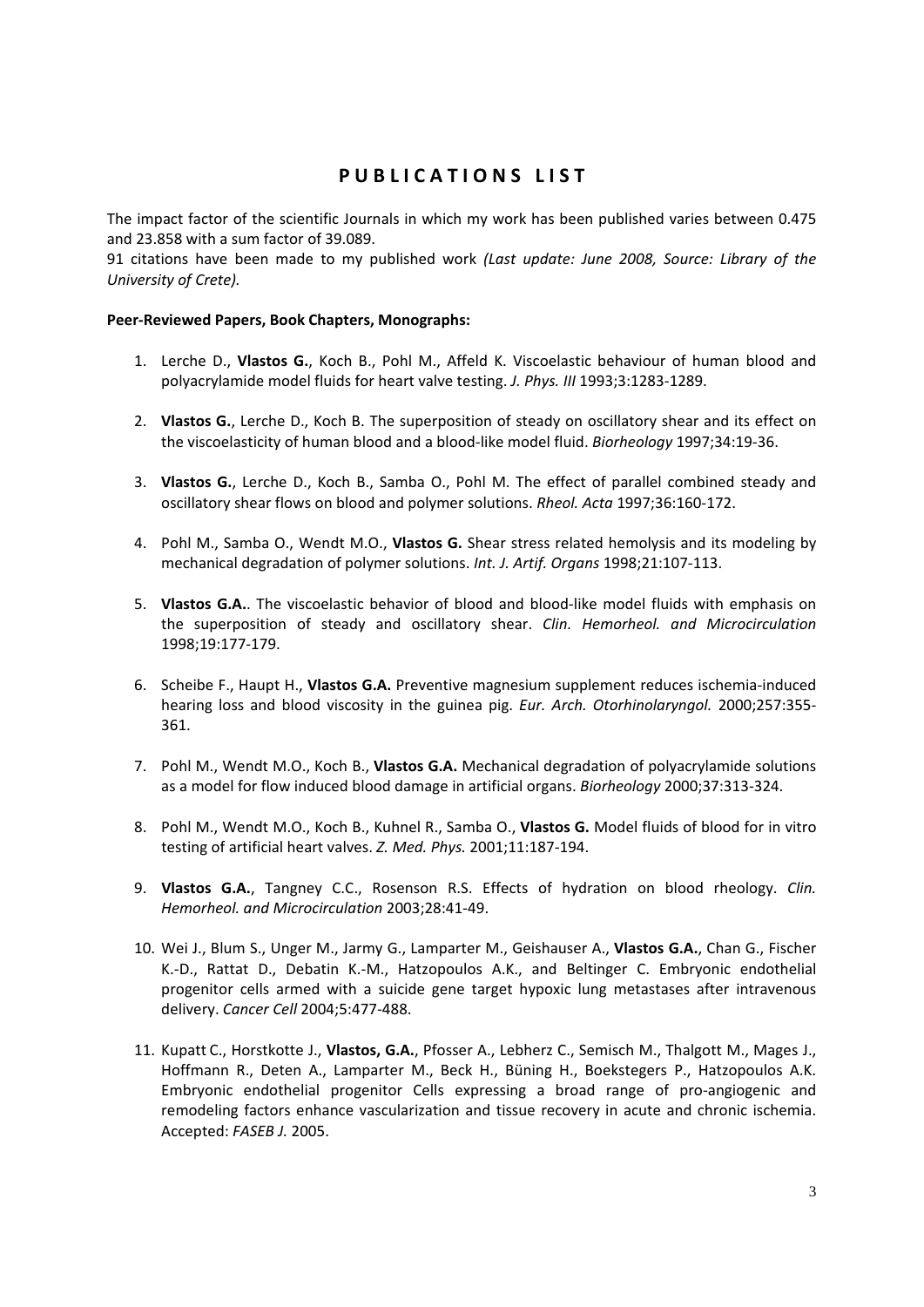- 12. Guest T.M., **Vlastos G.**, Alameddine F.M., Taylor W.R. Mechanoregulation of monocyte chemoattractant protein‐1 expression in rat vascular smooth muscle cells. *Antioxid. Redox Signal.* 2006;8:1461‐1471.
- 13. **Vlastos G.**, Koch B., Lerche D., Pohl M. Polymer solutions as model fluids for the non‐Newtonian behaviour of blood. In: Moldenaers P., Keunings R., editors. *Theoretical and Applied Rheology*. Vol. 2. Amsterdam: Elsevier; 1992. p. 747‐749.
- 14. Lerche D., Koch B., **Vlastos G.** Flow behaviour of blood. *Rheology* 1993;3:105‐112.
- 15. **Vlastos G.**, Lerche D., Koch B. Viscoelastic behaviour of human blood and blood‐like model fluids with emphasis on low oscillatory shear rates. In: Gallegos C., editor. *Progress and Trends in Rheology IV*. Darmstadt: Steinkopff; 1994. p. 32‐34.
- 16. **Vlastos G.**, Lerche D., Koch B., Samba O., Pohl M. Viscoelastic parameters of human blood and blood-like polymer solutions under superposition of a steady on an oscillatory shear. In: Georgiou G., editor. *Rheology and Computational Fluid Mechanics*. Nicosia: University of Cyprus; 1996. p. 97‐103.
- 17. **Vlastos G.** Das viskoelastische Verhalten von Blut und blutähnlichen Modellfluiden unter besonderer Berücksichtigung der Überlagerung von stationärer und oszillatorischer Scherung [Ph.D. dissertation in German]. Berlin, Germany: *Humboldt University*, Faculty of Mathematics and Sciences I, Institute of Biology; 1997.

### **Abstracts:**

- 18. Lerche D., **Vlastos G.**, Koch B. Viscoelasticity of human blood with and without simultaneous steady shear. *Biorheology* 1992;29:118.
- 19. Lerche D., **Vlastos G.**, Koch B., Pohl M., Affeld K. Polymer solutions to model the viscoelastic properties of blood for heart valve testing. *Proceedings of the 4th International Conference of Fluid Mechanics*; 1992; Alexandria, Egypt. Renaudaux J.P., editor.
- 20. Lerche D., Koch B., **Vlastos G.** Steady state and dynamic rheological constitutive functions for whole human blood*. Clin. Hemorheol.* 1993;13:340.
- 21. Pardemann G., Koch B., Lerche D., **Vlastos G.**, v. Baeyer H., Herrenkind J., Schaper J., Steinhagen‐ Thiessen E. Efficacy of three different LDL‐apheresis methods, evaluated by hemorheological and biophysical measurements. *Clin. Hemorheol.* 1995;15:556.
- 22. Lerche D., Koch B., **Vlastos G.**, Pardemann G. Alteration of blood viscosity by various blood purification techniques (plasmapheresis, LDL‐apheresis, cytapheresis). *Int. J. Artif. Organs* 1995;18:418.
- 23. Pohl M., Samba O., Wendt M.O., Bezier T., Strowich S., **Vlastos G.** Shear stress related mechanical hemolysis and their modeling by mechanical degradation of polymer solutions. *Int. J. Artif. Organs* 1996;19:516.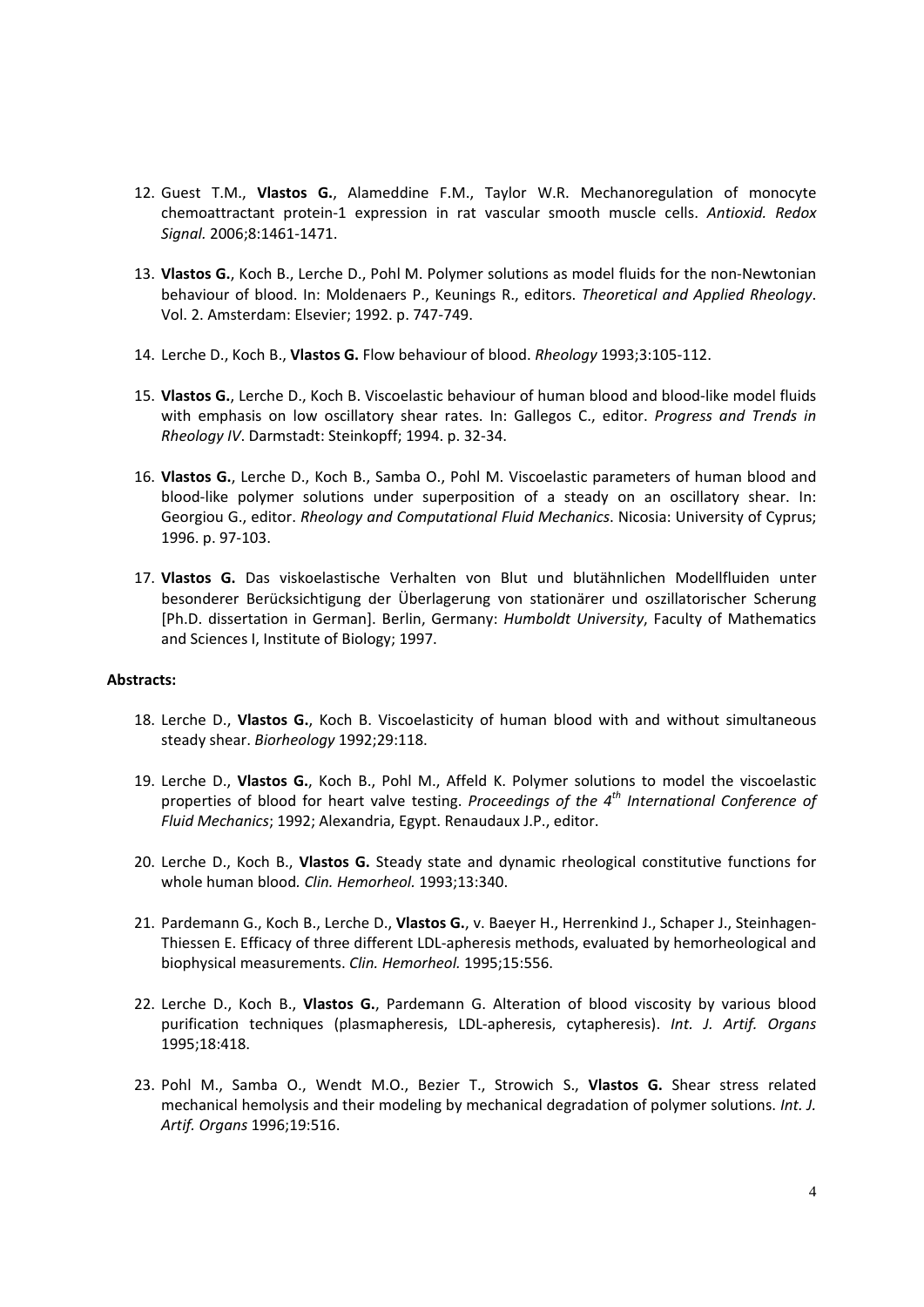- 24. **Vlastos G.A.**, Lerche D. Influence of steady, oscillatory, and combined shear flows on the dextran‐mediated red blood cell aggregation*. Proceedings of the 3rd World Congress of Biomechanics*; 1998 Aug 2‐8; Saporo, Japan. Matsuzaki Y., Nakamura T., Tanaka E., editors, p. 328.
- 25. **Vlastos G.A.**, Tangney C.C., Rosenson R.S. Biochemical determinants of blood viscoelasticity in healthy adults. *Biorheology* 1999;36:157.
- 26. **Vlastos G.A.**, Tangney C.C., Rosenson R.S. Biochemical predictors of blood viscoelasticity in hyperlipidemic subjects. *Biorheology* 1999;36:158.
- 27. **Vlastos G.A.**, Tangney C.C., Rosenson R.S. Association of plasma viscosity and viscoelasticity with plasma lipoproteins and lipoprotein particle size. *Biorheology* 1999;36:157.
- 28. **Vlastos G.A.**, Tangney C.C., Rosenson R.S. Validation of rheological equations in hyperlipidemic populations. *Biorheology* 1999;36:129.
- 29. **Vlastos G.A.**, Goldschmidt M., Sorescu D., Taylor W.R. Cyclic strain stimulates intracellular superoxide production in vascular smooth muscle cells. *Ann. Biomed. Eng.* 2000;28 (Suppl. 1):S‐ 84.

### **Conference Presentations and Invited Lectures:**

- 1. Lerche D., **Vlastos G.**, Koch B. Viscoelastic properties of human blood in dependence on simultaneous steady shear. *XIth International Congress on Rheology*; Aug. 17‐21, 1992; Brussels, Belgium [Oral Presentation].
- 2. Pardemann G., Koch B., Lerche D., **Vlastos G.**, v. Baeyer H., Schaper J., Herrenkind J., Steinhagen‐ Thiessen E. Der Einfluss von drei alternativen LDL‐Aphereseverfahren auf die Haemorheologie. *13th Annual Meeting of the German Society of Clinical Microcirculation*; Oct. 6‐7, 1994; Aachen, Germany [Oral Presentation].
- 3. Lerche D., Koch B., Pohl M., **Vlastos G.**, Affeld K. Model fluids for blood. Rheological and shear induced damage behaviour of polymer solutions. *3th International Symposium on Biofluid Mechanics*; July 16‐19, 1994; Munich, Germany [Oral Presentation].
- 4. **Vlastos G.**, Lerche D., Koch B. Viskoelastizität von menschlichem Blut mit und ohne überlagerte Scherung. *Annual Meeting of the German Society of Rheology*; May 22‐23, 1995; Berlin, Germany [Oral Presentation].
- 5. **Vlastos G.** "Effects of parallel combined steady and oscillatory shear on red blood cell aggregation". *Free University Berlin, School of Medicine, Institute of Physiology*; Oct. 1996; Berlin, Germany [Invited Lecture].